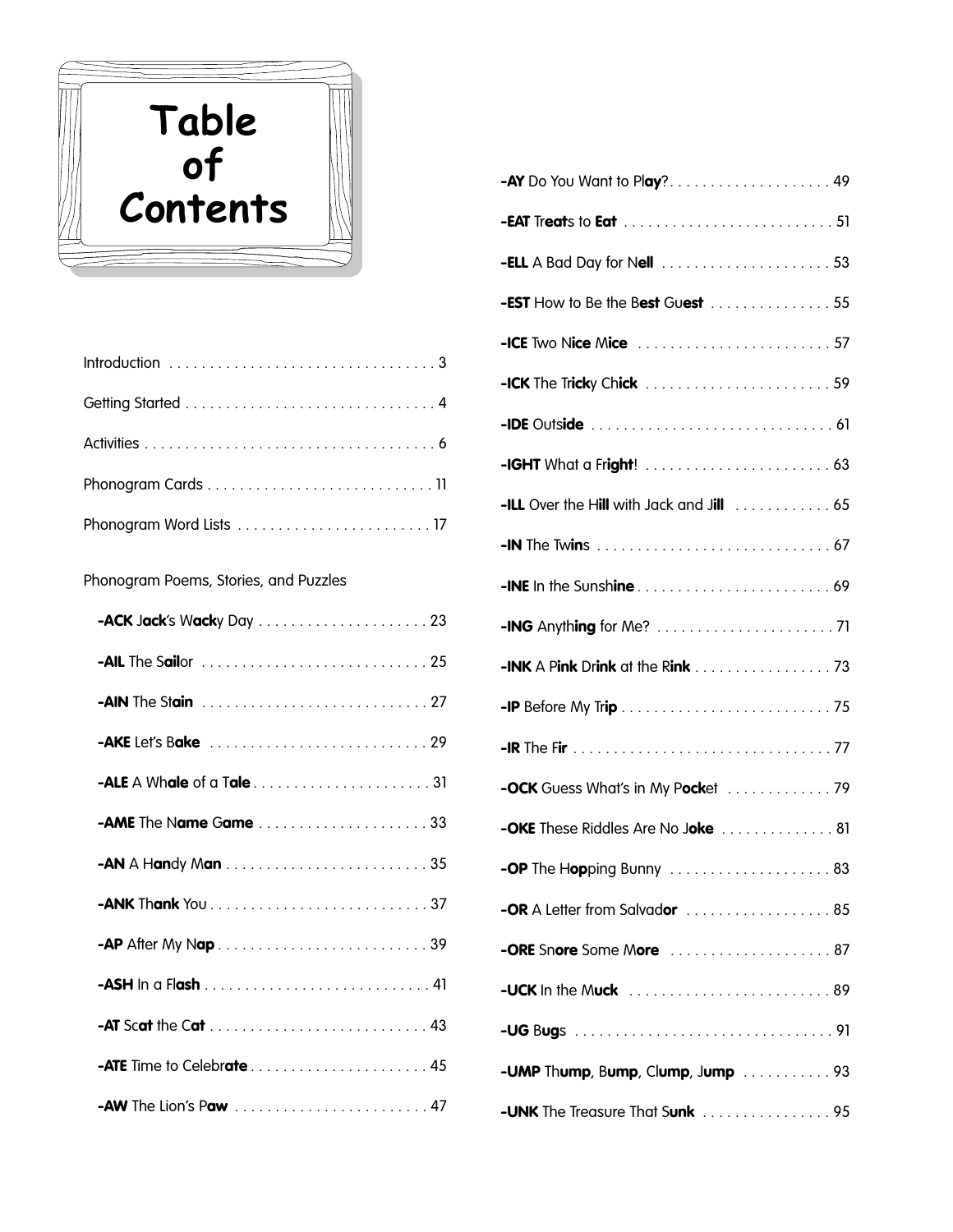

Over 500 common primary words can be spelled with only 37 phonograms, or "packages" of sounds. Commonly referred to as "word families," we combine sounds with consonants, blends, and digraphs to make words. Students who easily recognize the spelling patterns of these familiar phonograms learn to read and write more effectively.

*Fun with Phonograms* helps you teach students "how words work." Once students can identify common word parts, they will be able to generalize this information to create a greater number of words. Use the program outlined in this book to give your beginning readers many opportunities to hear and generate rhymes. Once students are able to auditorily identify and produce rhyming sounds, they will be ready to read and write them. Adapt the activity ideas in this book for use with any phonogram. Use the reproducible phonogram cards and phonogram word lists to minimize planning and preparation time.

Each of the 37 phonograms that appear in almost every word primary students will encounter as they learn to read is featured in *Fun with Phonograms*. Each phonogram is highlighted in an original poem or story that students can read aloud with the class or on their own. A puzzle that features additional words with the phonogram follows each poem or story to provide students with extra practice and review.

This fun and easy approach to teaching students how to identify and produce words using 37 common phonograms fits easily into your daily classroom routine and will strengthen your language arts program!

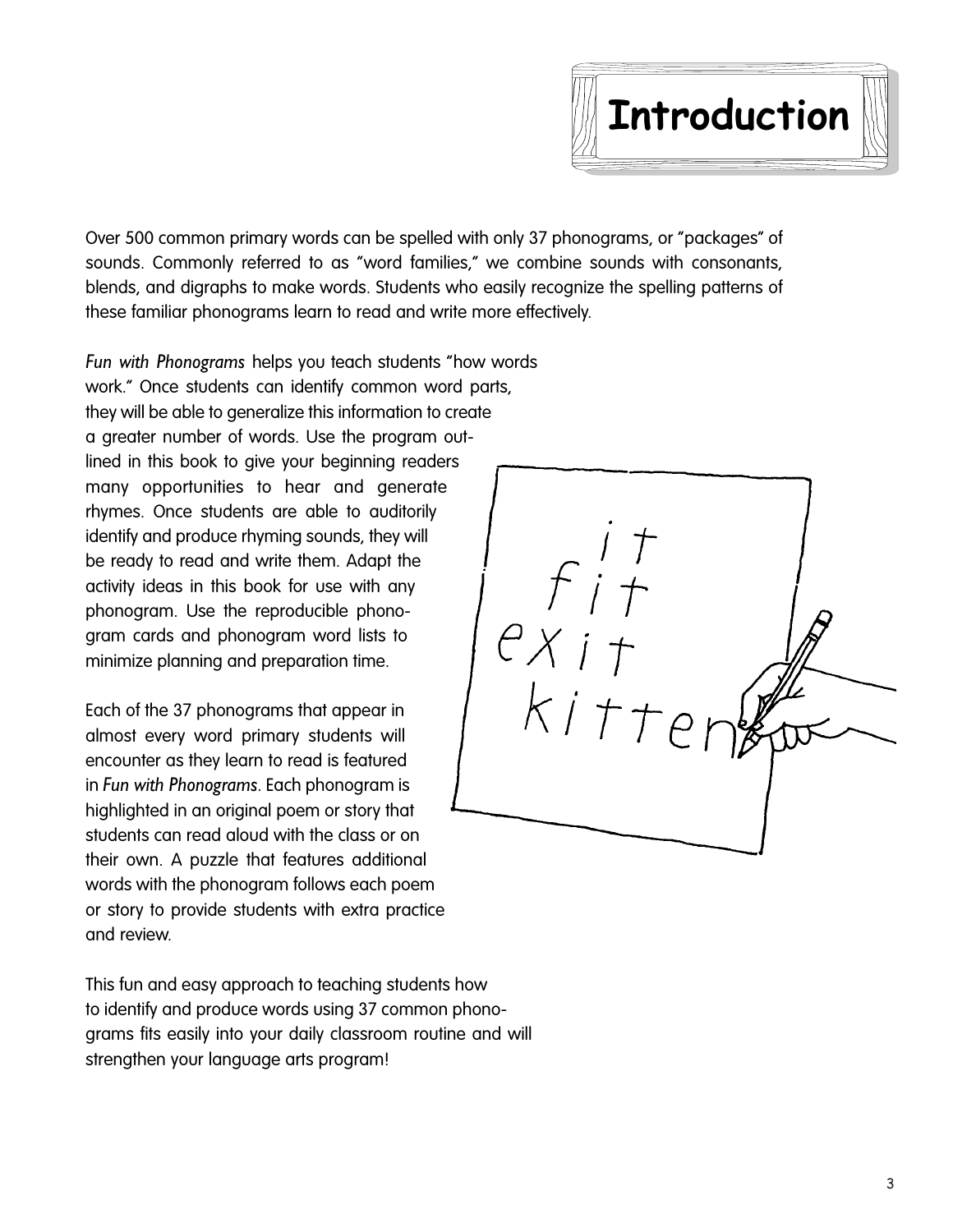

The phonograms in this book are arranged in alphabetical order, but you can customize your own program. Focus on phonograms with silent *e* (e.g., *-ake, -ice, -ide*) or short vowel sounds (e.g., *-at, -est, -ock*) over the course of several weeks. Or, choose a poem or story that fits your current theme, and have students explore the phonogram highlighted in it (e.g., *-ine* words for Valentine's Day).

# **Activities**

Use one or two activities (see pages 6–10) to introduce a new phonogram at the beginning of each week. Use the reproducible phonogram cards (pages 11–16) and phonogram word lists (pages 17–22) with these activities or ones you create on your own. At the end of the week, have students use the phonogram to read the poem or story and complete the coordinating puzzle activity.

## **Stories**

Photocopy a story on an overhead transparency, and display it. Invite students to help you read it aloud. Have students identify words that contain the phonogram, and circle them with a dry erase marker. Or, copy the story, use correction fluid to delete the word family words, and photocopy the page on an overhead transparency. Use a dry erase marker to write the words you deleted at the bottom of the page, and have students read them aloud. Then, expose only one sentence at a time, and ask students to fill in each blank. For extra practice, give students a copy of the story to read on their own in class or at home. Have students circle the words that contain the current phonogram and previous ones. Also, challenge students to look for the phonogram within words (e.g., *-ick* in *chicken*).

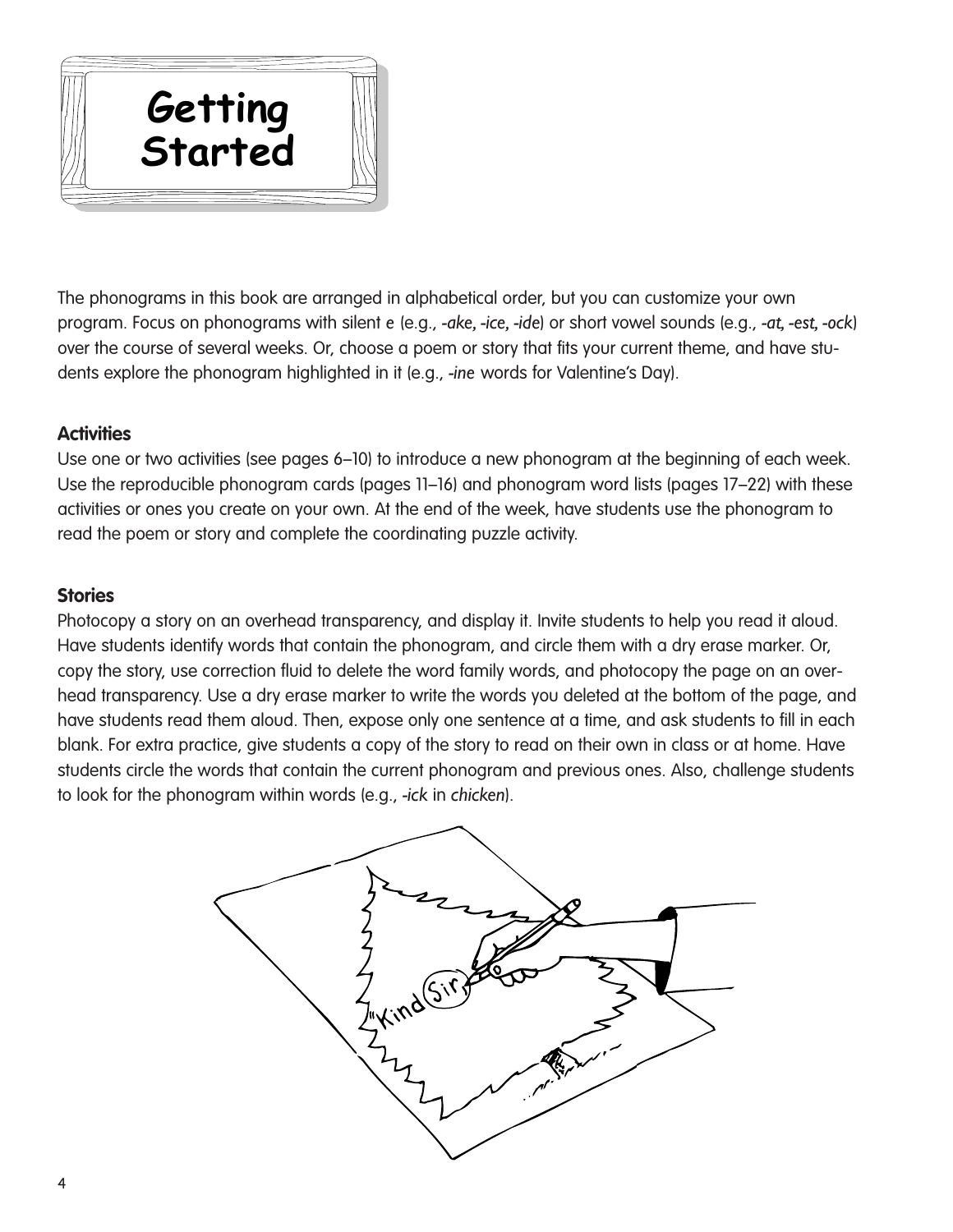## **Poems**

You can use the poems the same way you use the stories or write the words on separate sentence strips, and have students help you supply the missing words. Place the strips in order in a pocket chart, and invite the class to read the poem aloud. Then, invite students to point to the words that contain the "phonogram-of-the-week." Encourage students to also identify words with phonograms from past weeks.

| $\overline{\circ}$ |                  | ම    |
|--------------------|------------------|------|
| Let's    play      | $\boldsymbol{q}$ | name |
|                    | garne            | Inn  |
|                    |                  |      |
|                    |                  |      |

|       |                                                                                                         |                       | $Date$ ——            |                                 |                                                    |
|-------|---------------------------------------------------------------------------------------------------------|-----------------------|----------------------|---------------------------------|----------------------------------------------------|
| Name. |                                                                                                         | think<br>link<br>rink | sink<br>pink<br>wink | blink<br>stink<br>drink<br>mink |                                                    |
|       | 1. Do you like the color _____?                                                                         |                       |                      |                                 |                                                    |
|       | 2. Please wash the dishes in the ____<br>3. Do you _____ your eyes when it<br>is windy?                 |                       |                      |                                 |                                                    |
|       | 4. I went to the skating<br>5. Did you just _____ your eye at me?                                       |                       |                      |                                 |                                                    |
|       | 6. What is that smell? Does it ____!                                                                    |                       |                      |                                 |                                                    |
|       | 7. What do you __ will happen in the<br>next chapter of our book?<br>8. I could use a __ of lemonade on |                       |                      |                                 | Fun with Phonograms © 2000 Creative Teaching Press |
|       | this hot day!<br>9. She does not have a __ coat.                                                        |                       |                      |                                 |                                                    |
|       | 10. Let's ____ arms and skate together.                                                                 |                       |                      |                                 |                                                    |

#### **Puzzles**

Each story or poem is followed by ten sentences and a list of words with the coordinating phonogram. Have students work independently or with a partner to read the words at the top of the page and then use each one to complete a sentence. Tell students to write each word in the boxes at the end of the sentence. Explain that only one letter fits in each box. Tell students that the missing word for a sentence with a star features the phonogram within the word. Review the completed sentences together as a class.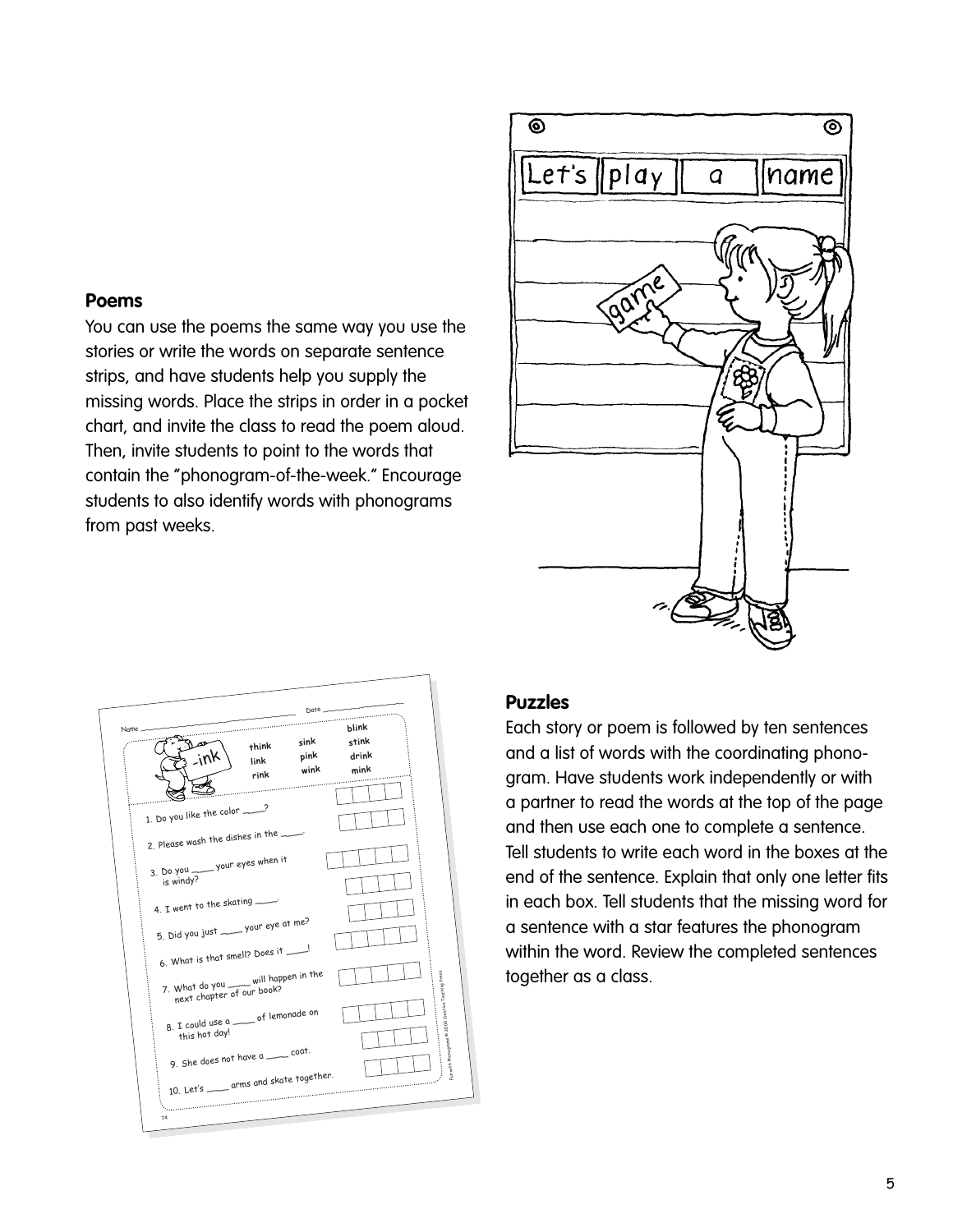

### **Materials**

–Phonogram Cards (pages 11–16) –scissors –tape –index cards

### **Word Families Word Wall**

Identify an area of wall space in your classroom where you can display words that contain each phonogram. Introduce a new phonogram (e.g., *-ip*), copy and cut out its phonogram card, and tape it to the wall. Encourage students to think of words in this word family (e.g., *hip, lip, zip*). Write each word on a separate index card, and tape the cards below the phonogram. Repeat this process each week with a new phonogram. Encourage students to refer to the word wall to help them read and spell word family words.



#### **Materials**

–sentence strip halves

#### **Alphabetical Order**

Choose a phonogram, and invite students to brainstorm words that feature it. Write each word on a separate sentence strip half, and give each strip to a student. Slowly say aloud the alphabet, and invite the students who are holding a word card that begins with each letter to stand in a line. Invite those students who are not holding a word card to read aloud the words in the order they appear after all of the letters of the alphabet have been called. Collect the word cards, pass them out to different students, and repeat the activity.

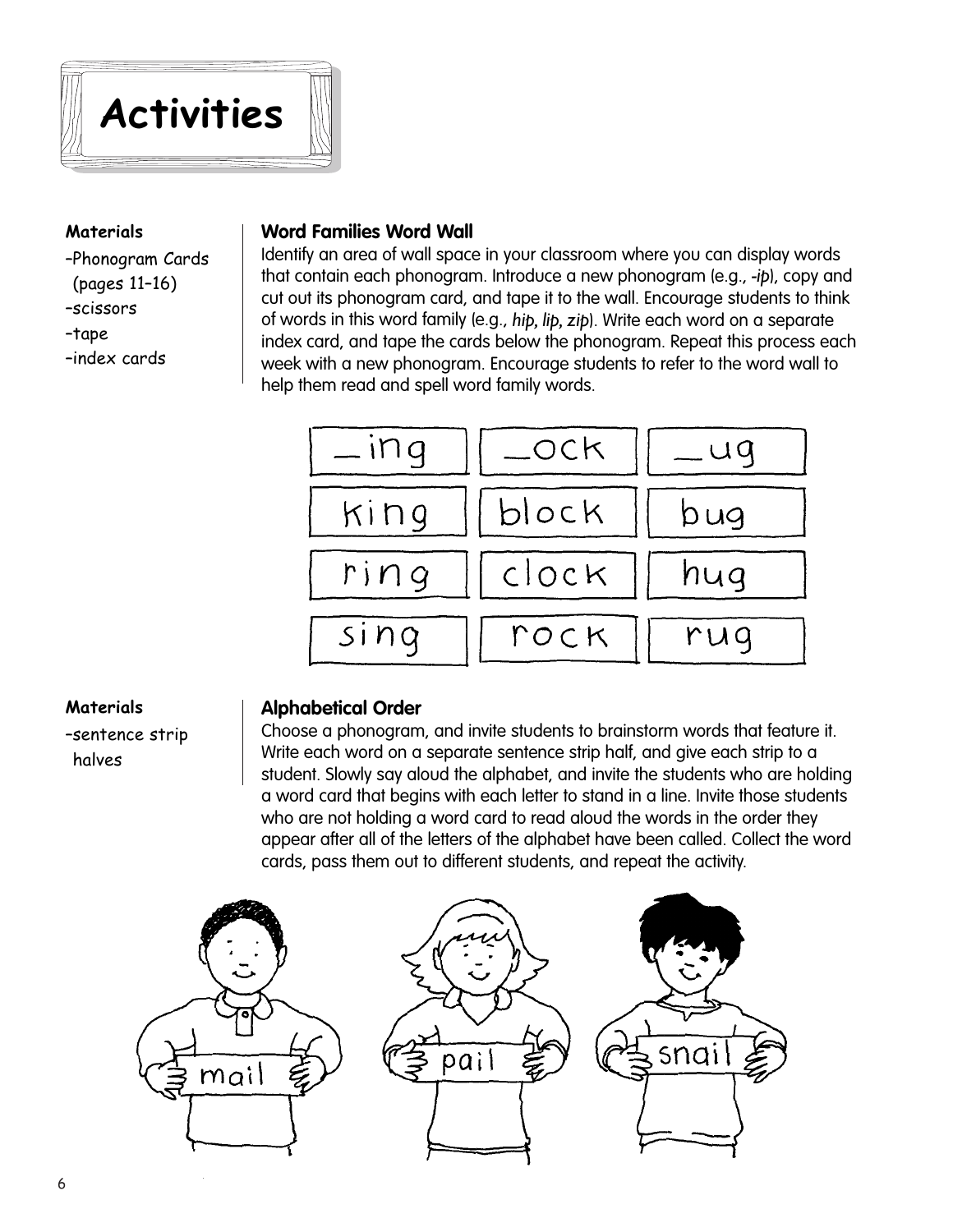## **Phonogram Cards**

This activity is perfect for a learning center. Copy one page of phonogram cards, and cut them apart. Tape a phonogram card (e.g., *-ight*) to a cookie sheet or magnetic board, and place magnetic letters below it. Invite students to place letters in front of the phonogram to create real words (e.g., *light, bright*) and then write them on a piece of paper. Encourage students to repeat the activity with a new phonogram or add letters to the end of the phonogram to create new words (e.g., *lighter, brighten*).



#### **Materials**

- –Phonogram Cards
- (pages 11–16)
- –scissors
- –tape
- –cookie sheet or
- magnetic board
- –magnetic letters
- –writing paper

## **Word Family Sorting**

Write the same number of words from two different word families on separate sentence strip halves, and place them in a large envelope. Invite a small group of students to sort the cards into the two piles. Encourage students to record the words for each family on separate pieces of writing paper. To extend learning, add a third set of word family cards to the envelope.

#### **Materials**

- –sentence strip halves
- –large envelope
- –writing paper

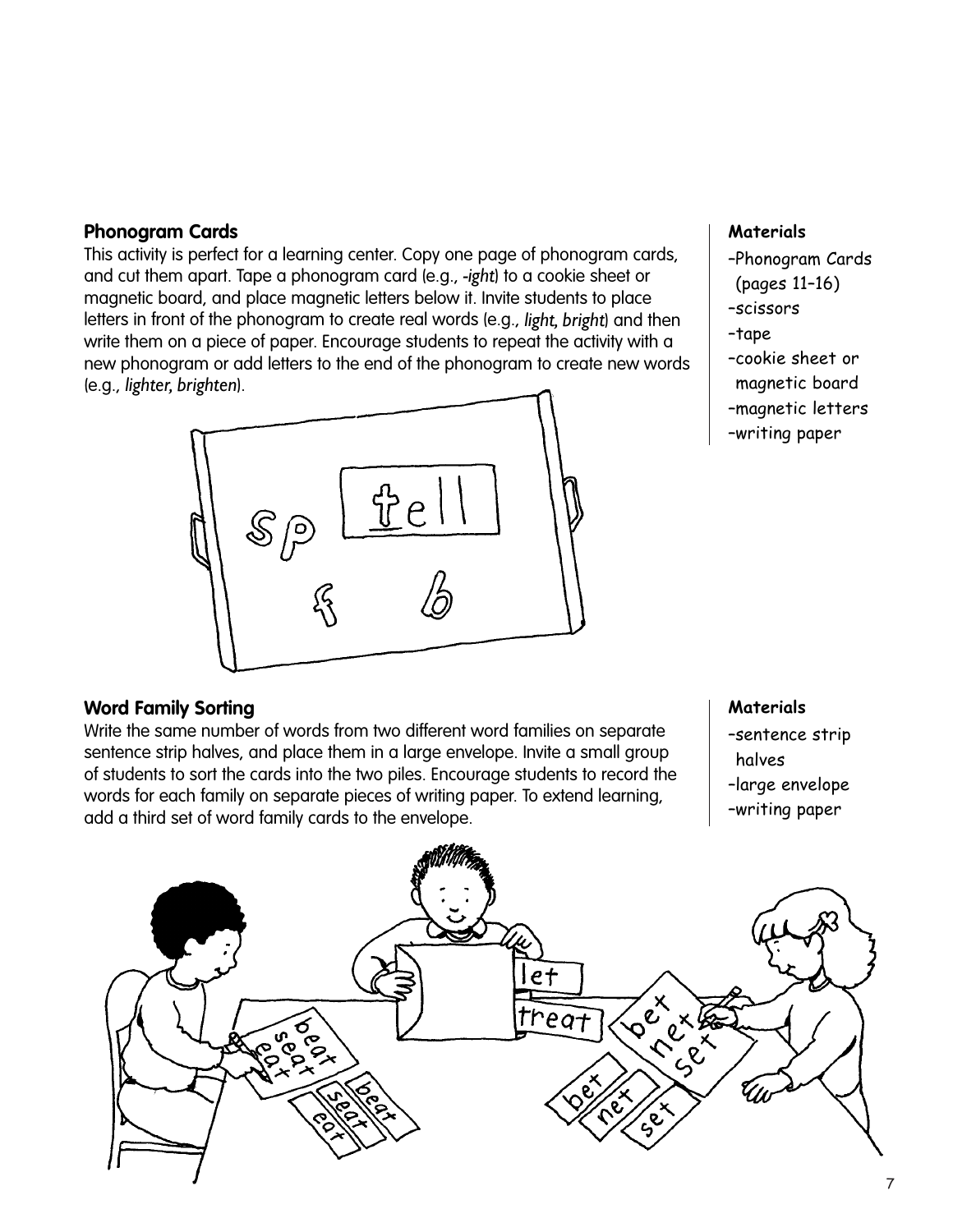#### **Materials**

–index cards –pocket chart

–chart paper

### **Secret Word Game**

Choose a content area vocabulary word or one from your literature unit that features the phonogram-of-the-week (e.g., *continents* for the phonogram *-in*). Write each letter of the word on a separate index card. Place the cards in random order in a pocket chart. Invite students to rearrange the letters to make as many words as they can, and write them on a piece of chart paper next to the pocket chart. Challenge students to assemble the letters in order to spell the secret word. Remind students to use the phonogram-of-the-week to help them spell the word.



## **Materials**

–dry erase board (optional)

#### **Words within Words**

Each day choose a multisyllabic word that features the phonogram-of-the-week (e.g., daily for *-ail* or handle for *-and*), and write it on a chalkboard or dry erase board. Teach students to mentally break the word into "chunks" of sound (e.g., daily is /d/ /ail/ /y/). Invite students to circle the phonogram-of-the-week in the word. Have students blend the sounds together to read the new word.

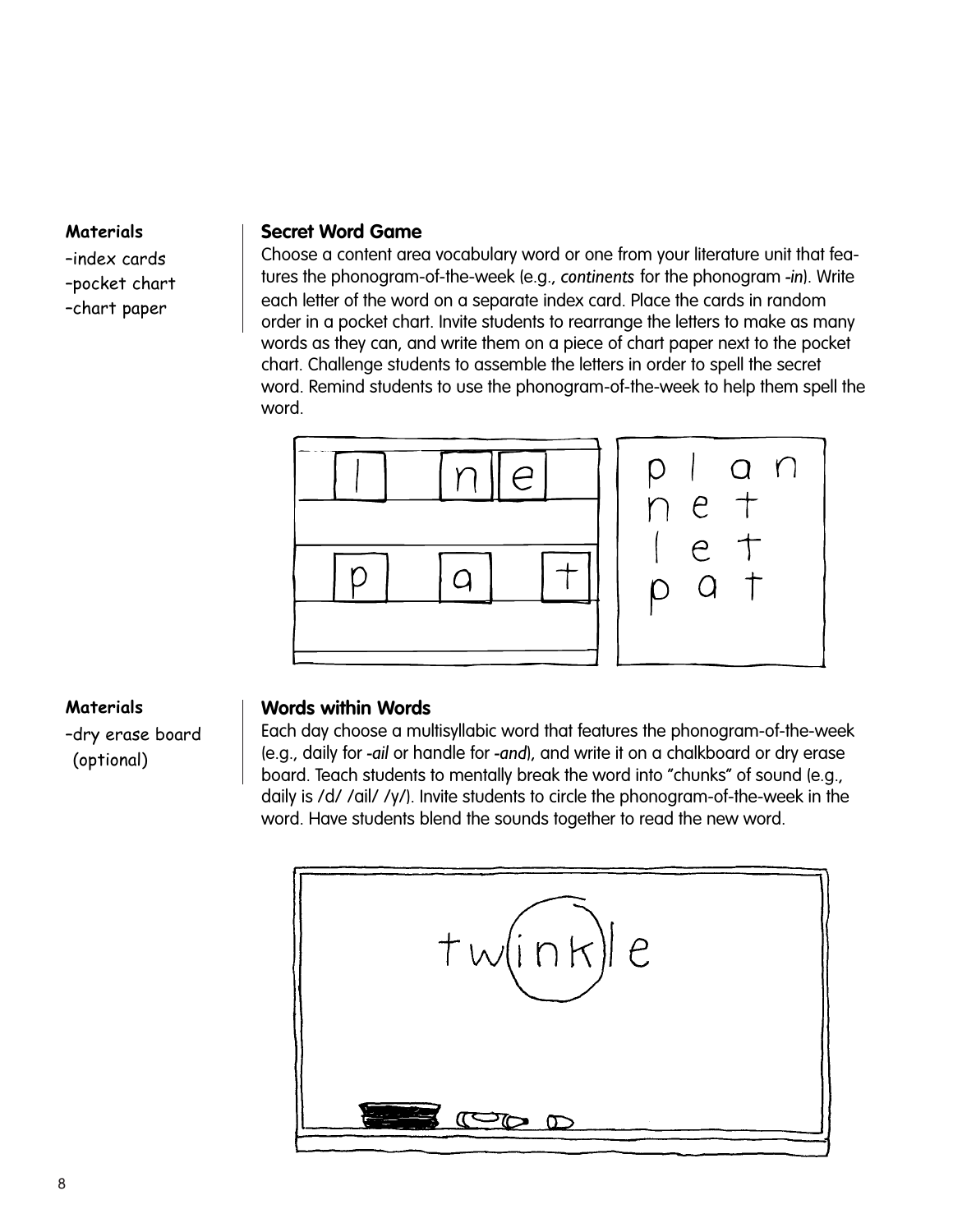## **Morning Message and Daily News**

Include words that feature the phonogram-of-the-week in your class's morning message or daily news report. For example, write the following message on a chalkboard or dry erase board for students to read and/or copy on writing paper during the week that you introduce *-ight:*

*Today is Monday, September 21. Tonight is Family Night at school. We will show our families how bright we are!* 

Invite students to circle the words in the message that feature the phonogram-ofthe-week.



# **Can You Guess My Word?**

Cut a large piece of construction paper in half horizontally. Staple the two long sides of one half to a bulletin board to create a sleeve. Slightly trim the other half of paper, write a word with the phonogram-of-the-week (e.g., *shocking*) on it, and slip it in the paper sleeve. Pull out the paper to expose the first letter or letters that make the first sound of the word (i.e., *sh*). Invite the class to say the sound aloud. Pull out the paper to expose the letter or letters for the next sound in the word (i.e., *ock*), and have the class say the new sound. Encourage the class to blend the first sound with the second sound. Repeat the process with the next sound or sounds until students have read the complete word. Remind students that they can read any word by breaking it down into smaller parts.



## **Materials**

–dry erase board and writing paper (optional)

#### **Materials**

–scissors –construction paper –stapler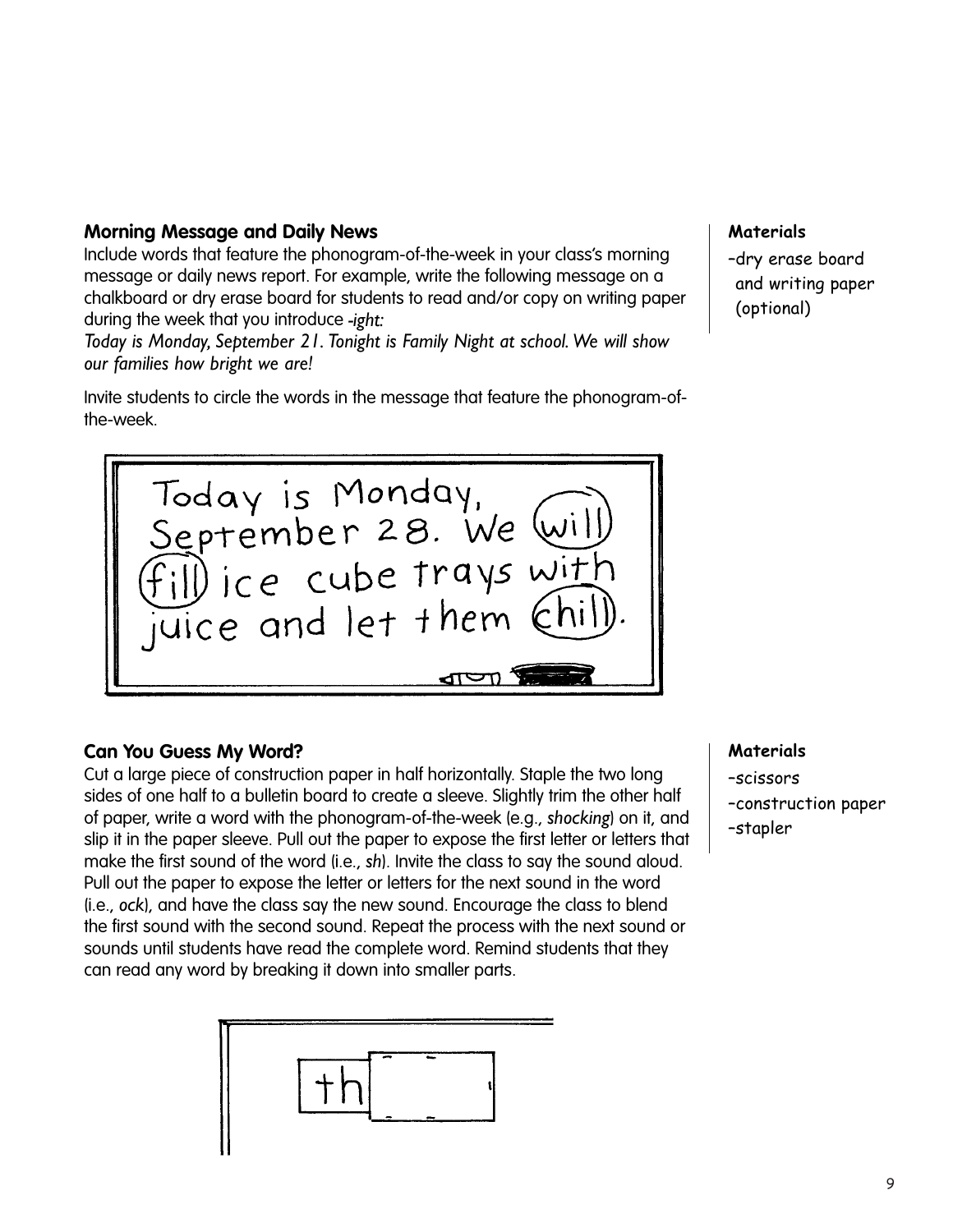#### **Materials**

–Phonogram Cards (pages 11–16) –magnetic letters or letter cards –writing paper

## **Word Wizards**

Invite students to work in groups of three or four. Choose one page of phonogram cards, and make a copy for each student. Give each student a magnetic letter or letter card. Ask students to place their letter before each rime on their paper. Have students write the real words they make on a piece of paper. After a few minutes, tell the students to pass their letter to the person sitting to their right and repeat the process. Continue until each student has manipulated every letter in the group. Invite students to compare their lists. Give each student a copy of a different page of phonogram cards and a new magnetic letter or card, and repeat the activity.



## **Materials**

–phonogram puzzles –writing paper –crayons or markers

## **Puzzle Extensions**

After students complete the puzzle page that appears after each story or poem, invite them to use the words in the word bank or add a prefix or suffix to these words to write new sentence puzzles. Or, have students choose a few words from the word bank, use them to write a sentence or two, and illustrate their sentence or sentences.

Name  $\overline{q_{33}}$  and the set of  $\overline{q_{33}}$  and  $\overline{q_{33}}$  and  $\overline{q_{33}}$  and  $\overline{q_{33}}$  and  $\overline{q_{33}}$  and  $\overline{q_{33}}$  and  $\overline{q_{33}}$  and  $\overline{q_{33}}$  and  $\overline{q_{33}}$  and  $\overline{q_{33}}$  and  $\overline{q_{33}}$  and  $\overline{q_{33}}$  and  $\$  $\overline{\phantom{a}}$ -ir **dirt shirt third stir bird sir first** Kirwin likes the **fir thirsty** Thank you, for your advice. **thirteen**  $\Box$ <sup>o</sup> you want to help me<br><sup>ownie</sup> miss Kinwin likes from<br>Inumber thirteen.<br>Inumber dirty from brownie mix?  $-$  the  $\mathbb{Z}$ 3. Pinecones grow on sinwin thirteem<br>number thirty from<br>the is dirty from<br>the isrring mud  $-$  trees. 4 . The boy blew out three candles<br>on his \_\_\_\_\_ birth-taxe candles on his  $-$  birthday. Your pants match your the is dirty ind  $\frac{m}{\text{m}}$  nicely. like to be the  $-$  in line. 7. An eagle is a very big  $\overline{\phantom{a}}$ stirring i.e.<br>for a pie. 8. <sup>I</sup> get  $\sim$  after I run. 9. Some people think that  $\begin{bmatrix} \frac{1}{2} \\ \frac{1}{2} \\ \frac{1}{2} \end{bmatrix}$ the number unlucky.  $\sim$  is 10. My baby sister likes to play in the  $\overline{H}$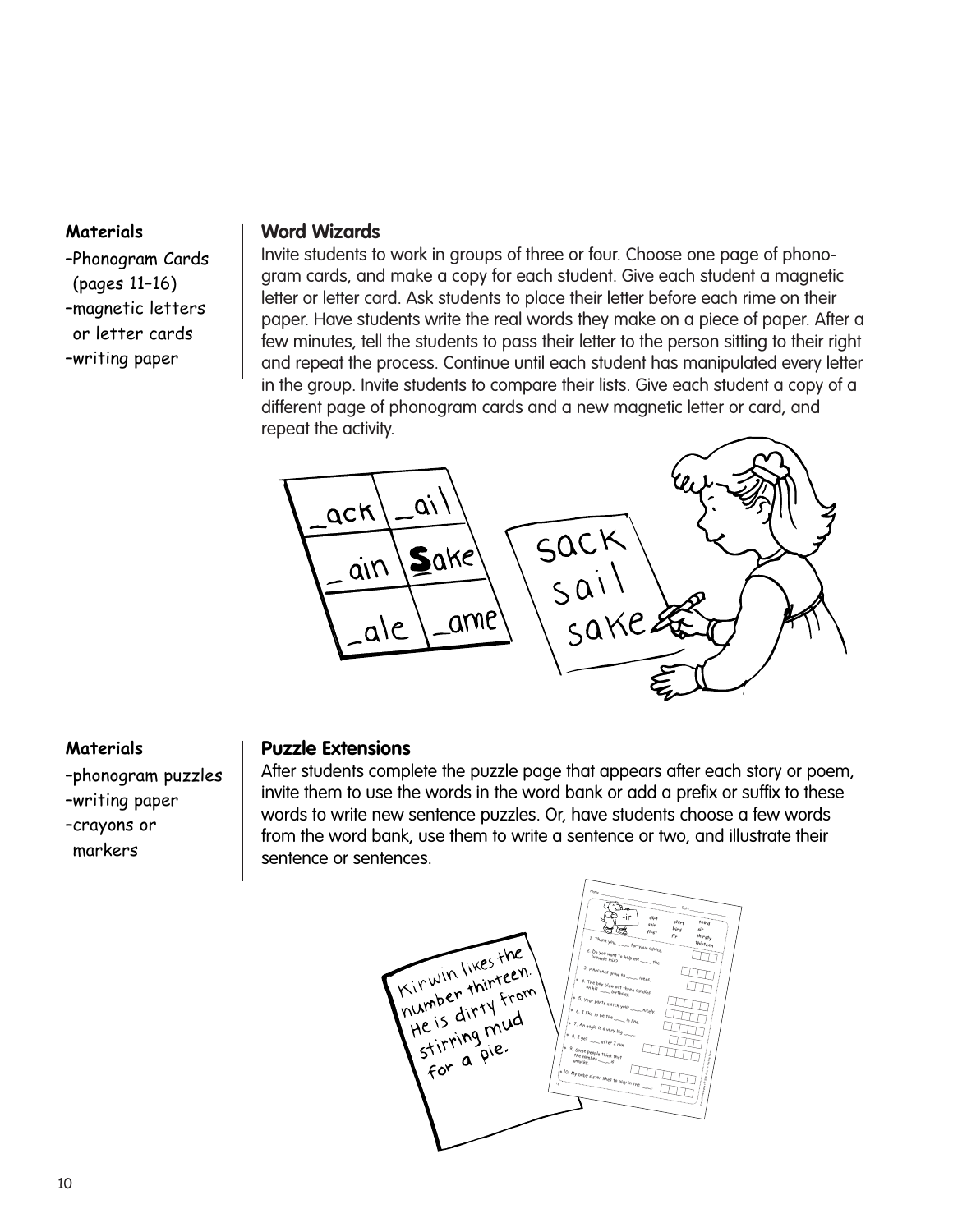

Fun with Phonograms © 2000 Creative Teaching Press